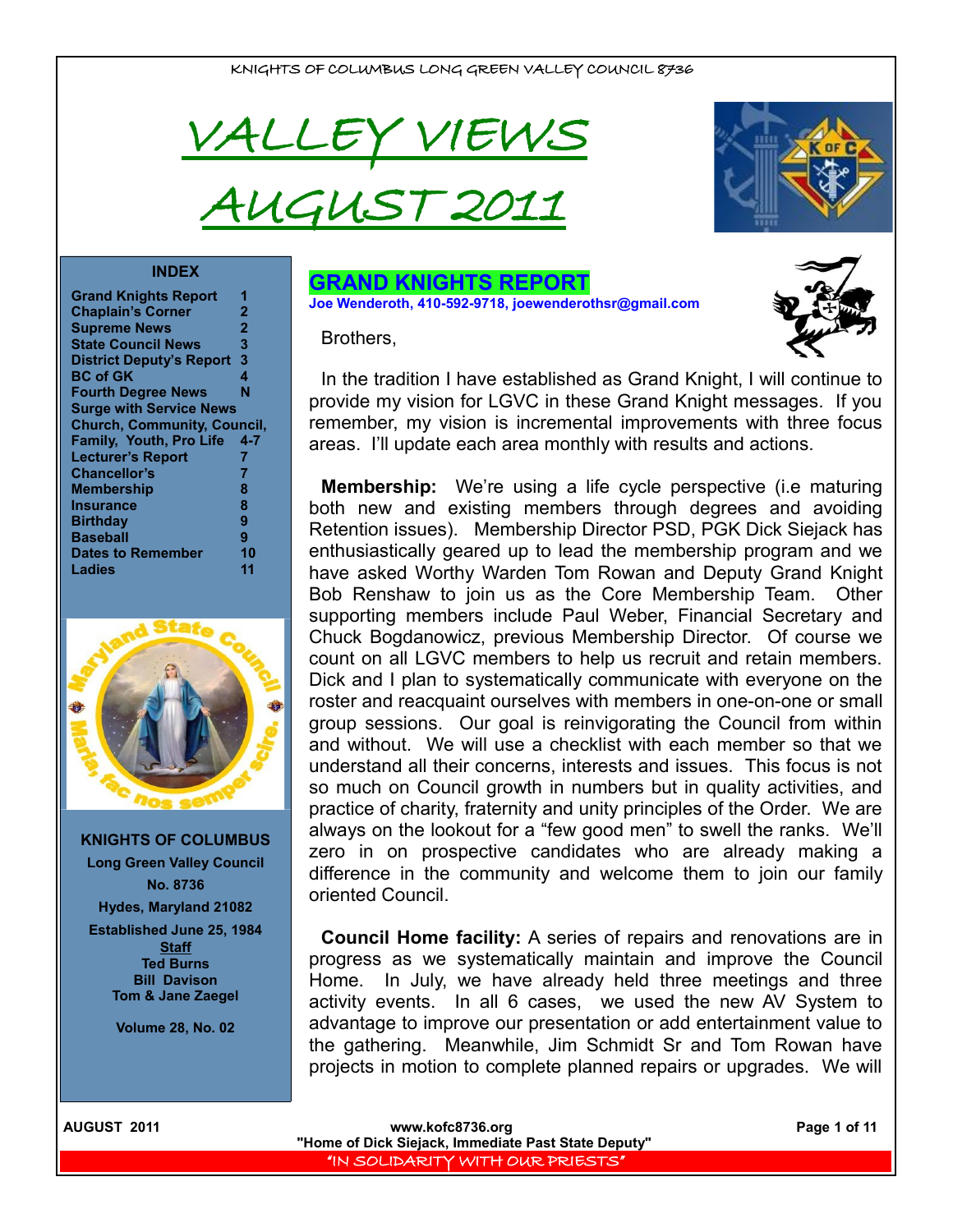continue to emphasize activities close to home.

**Communications:** We have communicated well in the past, but new and improved communications methods are available now. A Communications Team has been formed to integrate the functions of the Valley Views Newsletter, LGVC email, telephone rosters, mailings, meeting reports and minutes and other networking methods. We'll figure out what works, how to coordinate the various communication activities for efficiency and how we can best keep everyone informed on a timely basis. The new LGVC Weekly all hands email is an example. We have been able to update everyone (with email) on a weekly basis and to let them know when there is breaking information posted at our web site.

Remember, above all is charity, a selfless commitment inspired by our faith and extended to our community. I close with an altered phrase borrowed from another new administration in 1960. "Ask not what your Council can do for you, but what can you do for your Council."

Vivat Jesus

## **CHAPLAIN'S CORNER**

Dear Brother Knights,



"Time flies when you are having fun." There is a lot of truth to that age-old adage when you think back that is seems such a short time since our outgoing officers were installed. And now we have another Installation ceremony on August 14 for our new Officers. I am sure these new officers can be assured of continued support and prayers from all of their Brother Knights.

Prayer is, or at least should be, an active part of all Knights' lives. As we start off our new Fraternal year, let us all vow to work harder on our prayer life-praying for ourselves, our families, our Council, our new leaders, and of course for peace and justice throughout the world for those who live and those who very much want. to.

 **SUPREME COUNCIL NEWS In Service to One, in Service to All** 

My Brothers,

At the recent Grand Knight's College we shared the first of the new Knights of Columbus one minute TV commercials. That first ad titled "Legacy" was met with great enthusiasm. Last week, the second spot in the series was made available on the Supreme website. The second ad titled "Be the Difference" is just as powerful as the first. And now the third in the series, "Healing Haiti's Children" is available.

I encourage all MD knights to go to the Supreme website at www.kofc.org. The new ad should play automatically the first time you enter the site. If it doesn't, click on the "Healing Haiti's Children" picture in the rotating slides just below the main image. You will be taken to a link that

| <b>AUGUST 2011</b> | www.kofc8736.org                                    | Page 2 of 11 |
|--------------------|-----------------------------------------------------|--------------|
|                    | "Home of Dick Siejack, Immediate Past State Deputy" |              |
|                    | "IN SOLIDARITY WITH OUR PRIESTS"                    |              |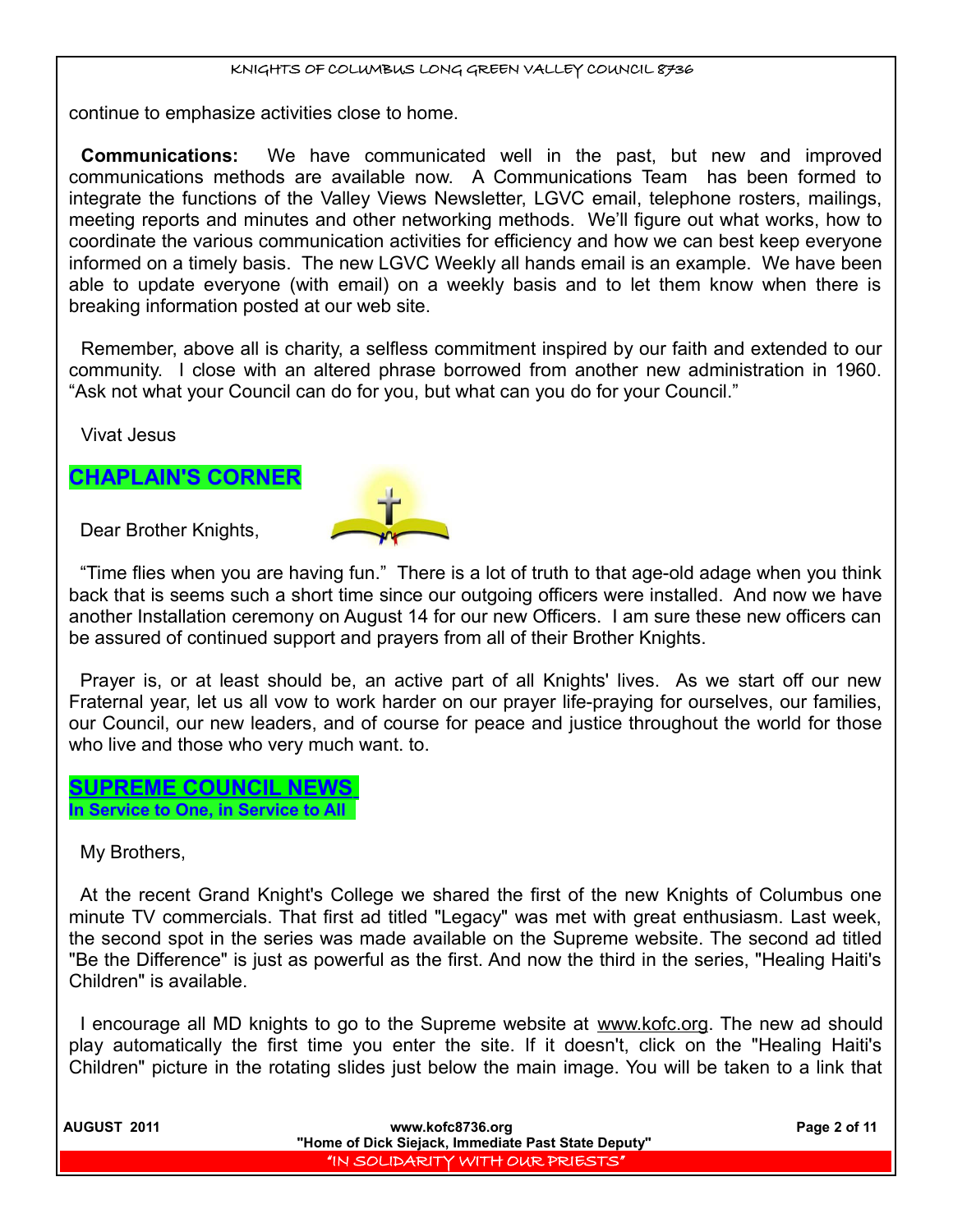will play the new video.

In fact, all three ads - "Legacy" "Be the Difference" and "Healing Haiti's Children" - are now available for download from the Supreme website in either Windows Media Player or RealPlayer/Quicktime format. I encourage everyone to download these great videos and use them to tell our story to everyone especially Catholic men who are not yet Knights. As one of the new ads says, "Be the Difference!" This is a great recruiting tool!

Vivat Jesus!, Steve Ransdell



# **STATE NEWS**

The Maryland State Council is holding our annual Family Picnic on Saturday September 10, 2011 at Prince Georges Council #2809 in College Park. The Council Home address is 9450 Cherry Hill Road, College Park MD. The picnic time is noon to 6 PM. We will begin with a Civil War Mass at noon with a display

by Civil War re-enactors. There will be plenty of games like volleyball, horseshoes, bocce ball, basketball and more. The menu will include hamburgers, hot dogs, barbequed chicken, corn on the cob, potato salad, cole slaw, baked beans, string beans, assorted desserts, ice cream, soda, ice tea, water, beer and wine. Music by DJ WAZIN. The cost is \$10 per person. Children 12 and under are free. See your Grand Knight for reservation form. The deadline for reserving a spot at the picnic is September 1, 2011.

If you have any questions, please contact Chairman Brian Werring at bwerring@md.metrocast.net

**IICT DEPUTY REPOR** 

Jim Cross, PGK, 410-893-1266, James.cross@comcast.net

| _ _ _ _ _             |                              |                                  |                                             |                           |
|-----------------------|------------------------------|----------------------------------|---------------------------------------------|---------------------------|
| Council<br>#/Goals    | <b>New</b><br><b>Members</b> | <b>Dropped</b><br><b>Members</b> | <b>Net</b><br>Membership<br><b>Increase</b> | Net Insurance<br>Increase |
| 8736 / 13-5           |                              |                                  |                                             |                           |
| 9815 / 83             |                              |                                  |                                             |                           |
| $10100 / 8 - 3$       |                              |                                  |                                             |                           |
| 11372 / 17-6          | 2                            |                                  | 2                                           |                           |
| <b>District Total</b> | 3                            |                                  | 2                                           |                           |

Every Council a Star Council (numbers as of 7/21/2011)

Star District Goals 32 New Members; 12 Insurance Members

The Maryland State Council Charity Fund Golf Tournament is on Friday, August 26, 2011 at Oakmont Green Golf Club in Hampstead, MD. \$85 fee. Support this fundraiser and contribute in the Charity Fund Envelopes this year.

| <b>AUGUST 2011</b> | www.kofc8736.org                                    | Page 3 of 11 |
|--------------------|-----------------------------------------------------|--------------|
|                    | "Home of Dick Siejack, Immediate Past State Deputy" |              |
|                    | I "IN SOLIDARITY WITH OUR PRIESTS" I                |              |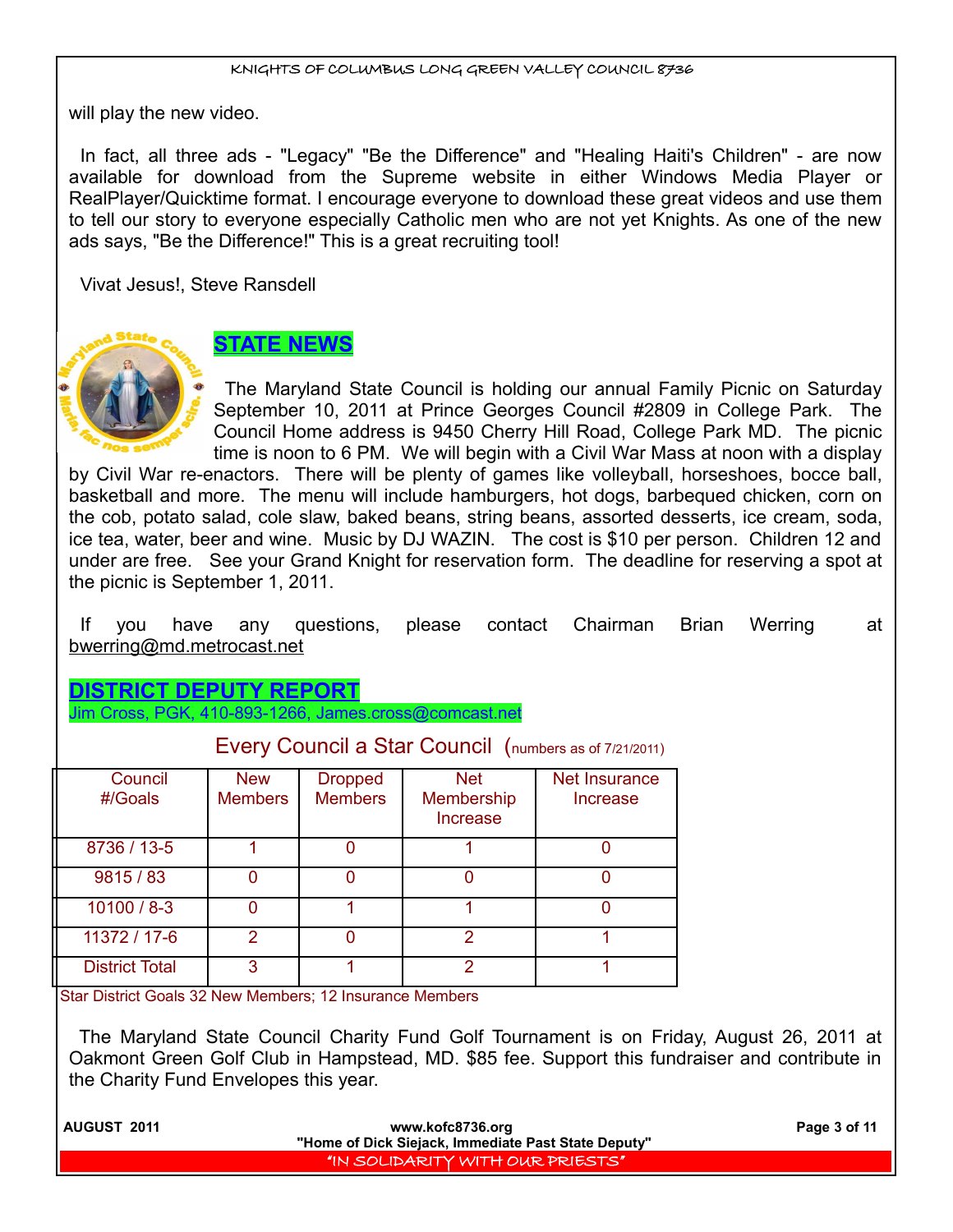Membership is the lifeblood of every council. Share your interest in your council and your faith in a casual and comfortable way frequently. Selling Car Raffle tickets or giving away Tootsie Rolls are also good icebreakers.

A few key dates, to remember: First Degree at Fr Wolfe Aug 15 & Long Green Sept 20. Installations at Our Lady of Grace August 6 and Long Green August 14. Vivat Jesus! Jim Cross PGK, District Deputy #4

## **BALTIMORE CHAPTER OF GRAND KNIGHTS Vince Grauso, President, FDD, PGK, PFN**

The next meeting of the Baltimore Chapter of Grand Knights will be at Our Lady Queen of Peace Church on Aug 11th at 8pm. The topic for the evening presentation will be "How to Write and Win State Council Quarterly Reports."

Please send a representative from your council.

Thank you.

## **PROGRAM DIRECTOR'S REPORT Tom Zaegel PGK, 410-557-4465, [tomzaegel1@comcast.net](mailto:tomzaegel1@comcast.net)**

Bob Elliott, Chris Phillips, Tom Rowan and I represented our council at the recent Mason Dixon Council golf tournament for their charity fund raiser. It was held on Friday, July 8 at Pleasant Valley Golf Club. It was a beautiful day and we had a great time, even though we did not win. They didn't sell mulligans, so we had to do our best without them. We had numerous opportunities with putts stopping just a couple inches from the cup, but fell short.

**Many thanks to Paul and Mary Weber for handling the Steak Out dinner on the 16th. As always it was a first class affair. And Chuck Bogdanowicz did a terrific job cooking the steaks on our new grill. We were very pleased that our Chaplain, Msgr. Rick Cramblitt, and our SJE weekend associate, Msgr. Rick Woy, were able to join us for the evening. Everyone had a great time and the evening was capped off with the movie Secretariat shown on our big screen. It was great to see many of our veteran brothers there with their wives. Hopefully we can repeat this again later in the year………it was really fun!**

We are still looking for a leader for the Pro Life area. If you would like to volunteer, we would be most grateful. You can contact me or Grand Knight Joe Wenderoth if interested.

If any of you are planning vacations this month, as yours truly is, we wish you a great time and safe travels. Other than installations, baseball and council meetings, looks like a quiet month for us. But we'll make up for it in Sept.

Please see the Program Leaders reports that follow, and check out the web site for any new developments.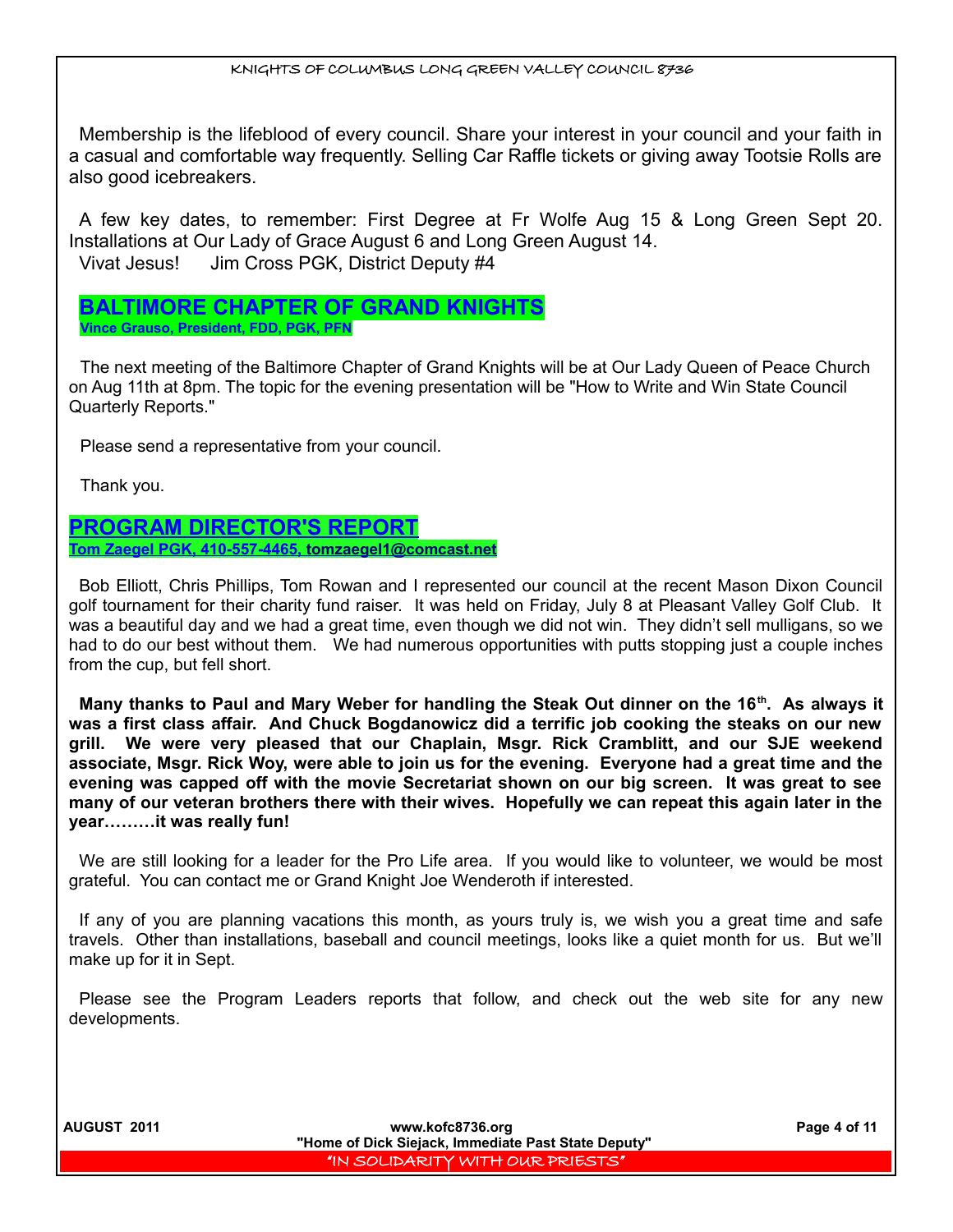

## **CHURCH ACTIVITIES**

**Pat Donohue, 410-941-5025,** [donohuepj@comcast.net](mailto:donohuepj@comcast.net)

LGVC will continue our traditional 5th Sunday Mass attendance with some new twists. Our first for this council year was held at 9AM on Sunday, 7/31. Brother Knights and their families gathered in the Narthex before Mass and sat as a group in reserved seating close to the altar. Several members presented the offertory

gifts. After Mass, Knights, family members, friends, and fellow parishioners gathered for coffee, donuts, and refreshments at the Council Home. A special thanks to Martha Schumacher at the parish office, the Knights' Ladies, and all who attended and supported this event.

Starting with the next 5th Sunday Mass on October 30th, we will feature a breakfast buffet after Mass along with a preview of the upcoming Sunday football games (we hope) on our large-screen TV. **This is a great opportunity to display our charity, fraternity, unity, and parish support. We look forward to seeing you there!!!!**

Pat Donohue will represent LGVC as an at-large voting member of the **Parish Council** for a one-year period starting in September. Updates of parish activities, plans, etc. will be listed in future newsletters.

Our Council will support the following **upcoming parish events**, beginning in September:

- SJE Wine Festival

- Catechetical Sunday Brunch
- Ministry Fair

More details to follow. Yours in Christ, Pat Donohue

## **COMMUNITY ACTIVITIES Ray Dietz, Director: 410 592 5377; craytrek@comcast.net**

At the last meeting in July, our Programs Director Tom Zaegel read a recent letter from Msgr. Fitzgerald at the Apostleship of the Sea Ministry in Dundalk. It was also noted that Msgr. had some recent health issues as well. The letter advised that financial support has dropped off significantly over the past several months. While they have completed most of the expansion and major renovations project, they still need donations to sustain their operations. He recognizes that we are in times of financial distress in general.

Our Council has been a staunch supporter of the Msgr. and this ministry. Therefore, at the business meeting on August 9th, we will "pass the hat" among those attending to raise some cash, and we will vote on a motion to send a check donation from the Council funds in addition.

If anyone can be available to take the lead in an on-going support project, including if possible active participation at the facility, please contact Ray Dietz, Tom Zaegel (PGK) or Joe Wenderoth (GK). Please pray for Msgr's. return to good health and the succuss of this special ministry to our merchant seafarers.

## **COUNCIL ACTIVITIES DIRECTOR Paul Weber, PGK, 410-879-0558, apaulweber@msn.com**

The installation of officers will be held on Sunday, August  $14<sup>th</sup>$  immediately following the 11:15 am Mass at St. John the Evangelist Church. A luncheon will be served in the church hall after the installation ceremony. All members and their wives are invited to attend. Reservations are required for the luncheon. If you plan

| <b>AUGUST 2011</b> | www.kofc8736.org                                    | Page 5 of 11 |
|--------------------|-----------------------------------------------------|--------------|
|                    | "Home of Dick Siejack, Immediate Past State Deputy" |              |
|                    | "IN SOLIDARITY WITH OUR PRIESTS"                    |              |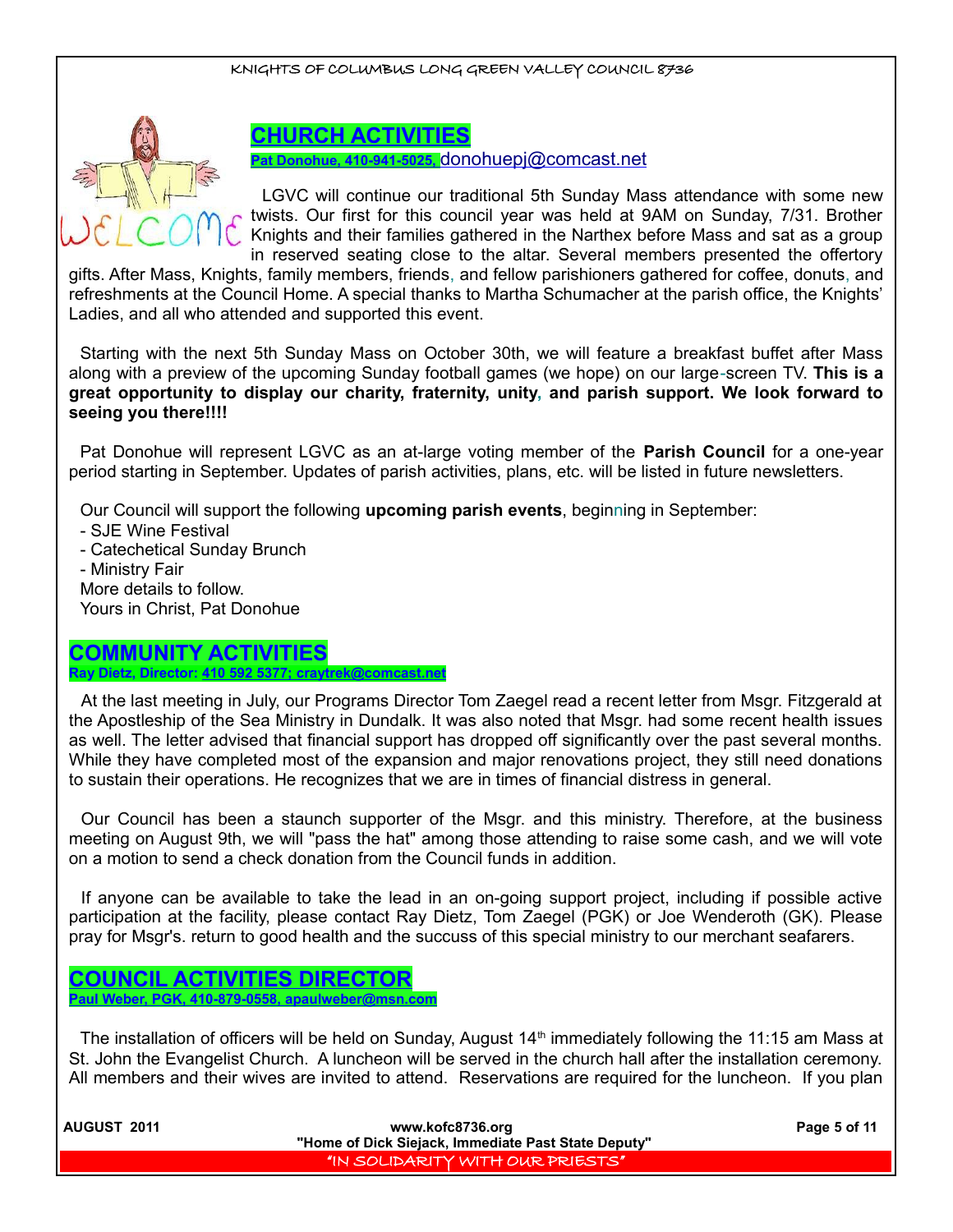to attend the luncheon, please notify GK Joe Wenderoth not later than August  $5<sup>th</sup>$  at 410-592-9718 or by email at joewenderothsr@gmail.com

On September 17<sup>th</sup>, the council will host a "pizza and game night" in the council hall starting at 6:15 pm. The menu will include salad, pizza, dessert and assorted beverages followed by a game of chance that all can play. Be a HERO and treat your wife to a relaxing and enjoyable evening with your Brother Knights and their wives. The cost is \$12.50 per person. Your reservation and check must be received by September 13. Checks are payable to KC #8736 and mailed to Paul Weber, 2223 Larchmont Dr., Fallston, MD 21047.

The council's First Degree Team is busy preparing for upcoming degrees and is always looking for additional volunteers to fill both the speaking and non-speaking roles. If any brother is interested in being part of this most rewarding work, please contact Paul Weber or GK Joe Wenderoth.



## **FAMILY ACTIVITIES**

Our Ice Cream Social celebrating the Nation's 235th Birthday and the Council's 27th was celebrated on July 5th at the Council \ Home. Prigel Creamery on Long Green Road gave us an introduction to their farm operation on the big screen and we



also sampled their home made ice cream afterward along with our birthday cake. We'll see if there is interest for a tour of the creamery to watch them make ice cream.

The summer scavenger hunt project is underway under the leadership of brother John Canoles. There are currently 18 registered participants and all but 3 are students at SJE school. There are over 50 questions for the sleuths to solve by canvassing various areas throughout the local Harford and Baltimore Counties areas. Responses are due during the first week of September after the kids return to school. Winners will be announced and prizes distributed at one of the school and / or Church programs.

We are still trying to develop plans for a council family picnic. Anyone interested in helping out is requested to contact Tom Zaegel (PGK) or Joe Wenderoth (GK) as soon as possible. We would like to do something on a weekend at the end of August or early September.

The Schmidt family was recognized as Family of the Month at our July Social Meeting. Jim Sr has been an invaluable leader of the Home Committee and keeps our facility in great working order. Jim Jr leads our Baseball Concession team with his retail experience and savvy. He spends many hours for LGVC at Camden Yards ensuring that we are successful in this important fund raiser. Between them they form much of the energy that make us a successful organization.



## **PRO-LIFE DIRECTOR**

The Defend Life organization of Maryland conducted several rallies at different locations throughout the state from July  $25<sup>th</sup>$  through the  $29<sup>th</sup>$ . These rallies are intended to give visibility to the prolife efforts by visibly and very graphically showing the general public that happens to be in the area what abortion truly is. Thus it is called the "Face the Truth Tour". The goal is to convince everyone that

abortion should not only be illegal, but also to make it unthinkable. Many pro-life supporters are concerned that these tactics are too gross and many of the visuals used are too extreme, especially for the younger children that happen to be there as well. It is unfortunate that when you are in a war like this it becomes necessary to fight ugly with ugly. But the shock factor has been successful on numerous occasions. "We

| <b>AUGUST 2011</b> | www.kofc8736.org                                    | Page 6 of 11 |
|--------------------|-----------------------------------------------------|--------------|
|                    | "Home of Dick Siejack, Immediate Past State Deputy" |              |
|                    | I "IN SOLIDARITY WITH OUR PRIESTS"                  |              |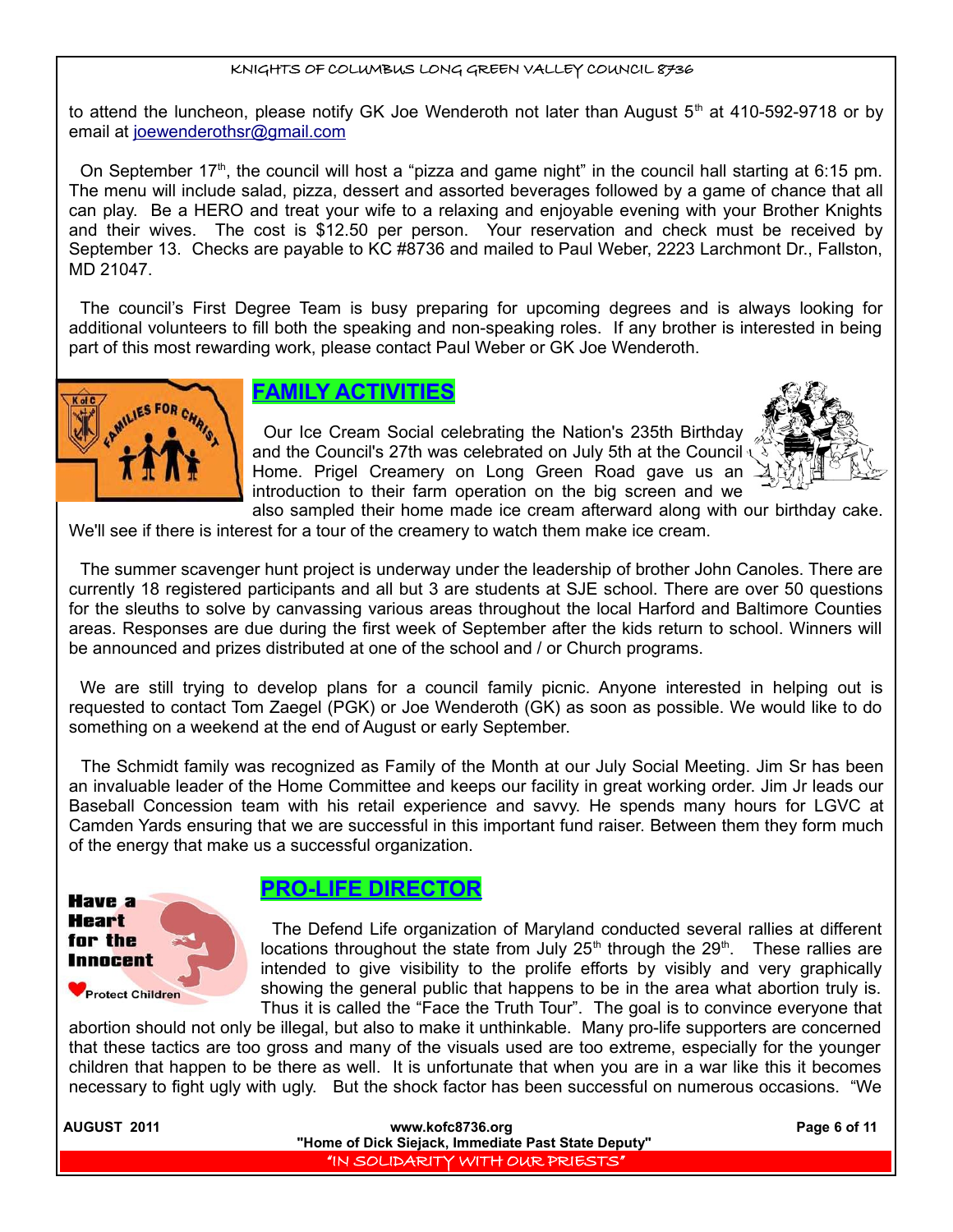live in a highly visual, semi-literate society" as expressed in the June Defend Life letter sent to us. These facts are not shown in the mainstream or other media. So these passionate defenders of life feel that the only way to bring attention to this cause and get change, is to take it to the streets.

There was also an article in the July 19th issue of The Catholic Review advising of the favorable rulings for pro life supporters by two judges this month. One of these was related to these Face the Truth activities in Harford County. Hopefully you saw this encouraging article. If not, you can find it on the Catholic Review web site: [www.catholicreview.org.](http://www.catholicreview.org/)

Another more peaceful way to support the pro-life efforts is by praying. The Archdiocese of Baltimore is sponsoring a Summer of Mercy 2.0 project and encouraging all of us to pray the Divine Mercy Chaplet for 9 days from July 3oth through August  $7<sup>th</sup>$ . For more details please check their web site at  *[http://www.summerofmercy.com/.](http://www.summerofmercy.com/)*

## **YOUTH REPORT Joe Owens PGK, Director, 410 557 6860, kcjto@comcast.net**

We do not have any planned activities for youth programs for the month of August. However, as the new Youth Activities Director for this fraternal year, I am planning to conduct an essay contest in September. The theme will be "My favorite Summer Activity". We will coordinate with Mrs. Delcher and her designated focal point at SJE School. We will also place an article and / or flier in the bulletin in late August. We will include all the children throughout the parish for participation and will contact Theresa Konitzer so the kids in the Religious Education Program will get direct contact as well. This is a great time to catch the kids coming back from the summer vacation and will allow them the opportunity to tell us all about it. The details are still be worked out, including judging criteria and prizes. However our target for conclusion is mid September at this time. I will be looking for some assistance with the judging and would greatly appreciate any volunteers for support.

## **LECTURER'S REPORT**

410-592-5913, chuckbog@msn.com



We featured the "All Star Game" on our big screen system after our business meeting in July. We showed a series of Knights of Columbus television ads which were produced by the Supreme Council at our social meeting. Please plan on coming to the August meetings to see what the next feature will be. I also have better material, thanks to the generosity of my brother members.

As always, I am interested in any programs or speakers you might want to have and welcome any suggestions. Please feel free to contact me if you have any contacts or leads or have a "Good story" I can use.

## **CHANCELLOR'S REPORT**

**Bob McGraw, Work 410-887-1828, Cell/Text 443-299-7732, E-mail: [rsmcgraw@verizon.net](mailto:rsmcgraw@verizon.net)**

Feel free to contact me if you know of any brother or family member that is in need of prayers.



Please continue to pray for the following:

**Brothers:**

John Robinson

 **AUGUST 2011 www.kofc8736.org Page 7 of 11 "Home of Dick Siejack, Immediate Past State Deputy"**  "IN SOLIDARITY WITH OUR PRIESTS"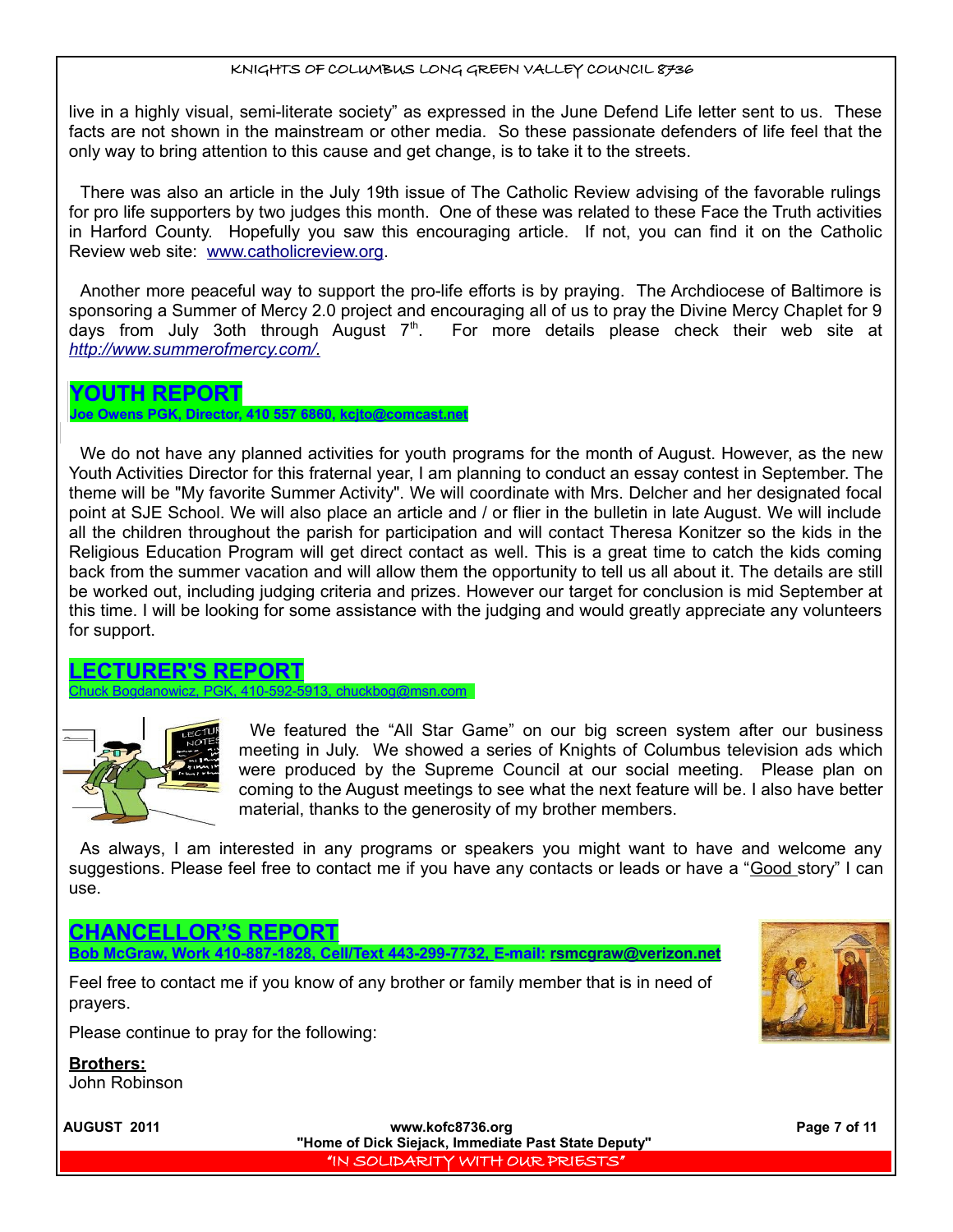Paul Oliphant Msgr. John Collopy John Stansfield Bill Seibert George Thuman

Relations:

Tory Robinson, Wife of Brother John Robinson Karyn Hamilton, Daughter of Grand Knight Joe Wenderoth Nancy Pfister, Mother of Brother Ed Pfister and Grandmother of Brother Jimmy Greene Barbara Hartka, wife of Brother Ted Hartka Angela Sallese, Sister of Brother Mike Sallese

Deceased:

Joseph Murphy, Uncle-In-Law of Brother Harry Pippin Father Ed Hemler passed away he was the recent Pastor at St. Marks and the Chaplin of the Bel Air Council.

Other:

Jim Nelson Grand Knight of Our Lady of Grace

 *NOTE: We have no system of routinely identifying those people whose health has improved to the point that they no longer need to be on the prayer list. Consequently, at the end of each quarter, we will delete all names that have been on the list for three or more months. Anyone with a request should contact the Chancellor, Bob McGraw, at either of the above addresses and they will be listed/reinstated on the prayer list.* 

**MEMBERSHIP DIRECTOR'S REPORT Dick Siejack, IPSD, 410-557-9298, [rvsiejack@aol.com](mailto:rvsiejack@aol.com)**

Brothers,

A special thank you and welcome to DGK Bob Renshaw and Warden Tom Rowan for accepting additional responsibilities to work with the Membership/Retention Team. They were appointed by GK Joe Wenderoth along with others who will focus their attention on Retention Activities.

Summer time is a **"Great Opportunity"** to recruit a new member into the Knights of Columbus. If you have the name of a family member, fellow parishioner, co-worker, neighbor or friend that you think would make a good Knight, please notify our Grand Knight or any member of the **Membership Team**. We will follow-up and you will receive the credit as his proposer and mentor. We seek new members for our Council to continue our growth in the many "Surge for Service" Council Programs.

Yes, we need **"NEW BLOOD, NEW IDEAS and NEW ENERGIES."** Do you carry a form #100 Membership Application on you at all times? Have you asked a Catholic man to join our Council? If you succeed and he becomes a Brother Knight you would be doing him and his family a good service as well as extending to them the **"Experience of a Lifetime."**

"May the good Lord continue to touch your hearts with love and mercy." Vivat Jesus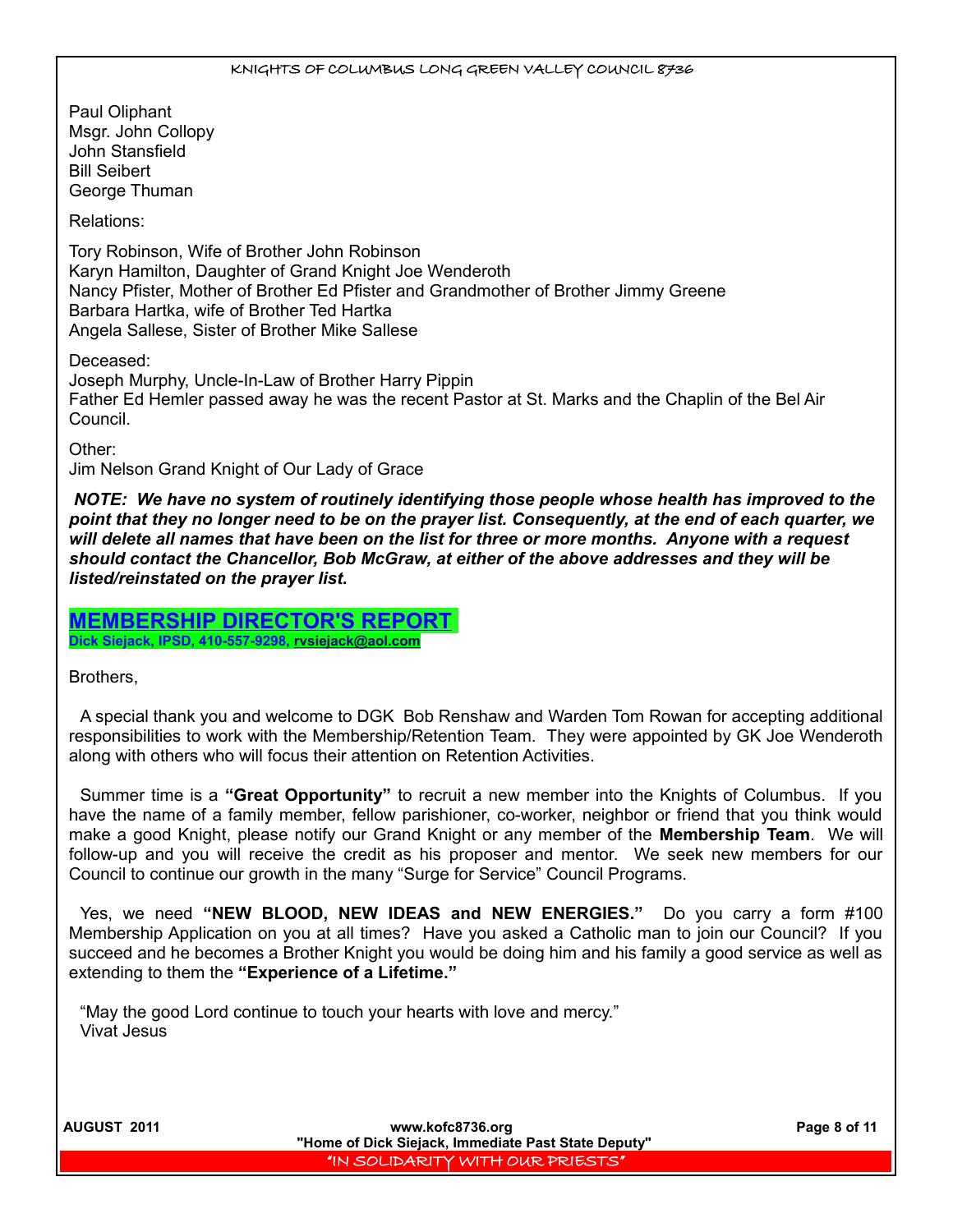## **INSURANCE**

**Mark Bateman, Benefits Advisor; 410 340-8561; [mark.bateman@kofc.org.](mailto:mark.bateman@kofc.org)**

Bob Marlowe, State Insurance Director, has informed us that Jerry Henderson has moved on to another opportunity. Mark Bateman will be our new benefits advisor effective July 1, 2011. Mark and his wife Carol have four children and are long time Baltimore residents, living in Catonsville. Mark is active in his community and parish, volunteering as an usher at St Mark's. As a financial advisor he will be a resource to members.

Mark will visit us in August to introduce himself to the Council. Should you need to contact him, his number is 410 340-8561 and his email address is [mark.bateman@kofc.org.](mailto:mark.bateman@kofc.org)

## **BIRTHDAYS**



| <b>Craig Dozier</b>  | 02 | <b>Bill Ensor</b>  | 02 |
|----------------------|----|--------------------|----|
| Ken Furman           | 02 | <b>Bob Cyphers</b> | 13 |
| Jim Cross            | 14 | <b>Bob McGraw</b>  | 15 |
| Jim Schmidt, Sr. 15  |    | Paul Schmidt       | 18 |
| <b>Dick Spinner</b>  | 20 | <b>Russ Smick</b>  | 21 |
| <b>Bob Dee</b>       | 23 | Mike Rusk          | 23 |
| Doug Byerly          | 26 | Mike Curran        | 26 |
| <b>Larry Daniels</b> | 27 | Dick Weger         | 27 |
| Tom Weber            | 28 |                    |    |
|                      |    |                    |    |

## **ANNIVERSARIES:**

| <b>Bill &amp; Frances Seibert</b> | 02 (53 years) |
|-----------------------------------|---------------|
| Pat & Marilyn Donohue             | 12 (33 years) |
| <b>Bob &amp; Diane Elliott</b>    | 15 (24 years) |
| Ed & Carol Nordberg               | 16 (53 years) |
| Gene & Carol Messenger            | 20 (51 years) |

|  | ? (53 years)          |  |
|--|-----------------------|--|
|  | 2 (33 years)          |  |
|  | $5(24 \text{ years})$ |  |

# 16 (53 years)

#### 20 (51 years)

## **BASEBALL GAMES**

**Bob Renshaw, 410-592-8406,** [baltobob@comcast.net](mailto:baltobob@comcast.net)

We are down to only six more games this season, two of which are with New York and Boston. This is the time of year in which many of our regular volunteers are on vacation and we need others to step up and take their place. Please check your schedule against our games and volunteer for any additional games you can. Those who worked the Friday game on July 15 can attest to how valuable one or two more workers would have been.

Prior to each remaining game, those who have been trained will receive an email from Tom Zaegel and possibly a follow-up call from Bob Renshaw. Please respond either way, so that we can avoid duplicate contacts.

Our remaining schedule is as follows:

| Aug 5 (Fri)   | $7:05 -$ Toronto   | Aug 12 (Fri)   | 7:05 - Detroit |
|---------------|--------------------|----------------|----------------|
| Aug 26 (Fri)  | $7:05 -$ Yankees   | Sept 1 (Thurs) | 7:05 - Toronto |
| Sept 16 (Fri) | 7:05 - Los Angeles | Sept 26 (Mon)  | 7:05 - Boston  |

| l AUGUST  2011 | www.kofc8736.org                                    | Page 9 of 11 |
|----------------|-----------------------------------------------------|--------------|
|                | "Home of Dick Siejack, Immediate Past State Deputy" |              |
|                | I'IN SOLIDARITY WITH OUR PRIESTS'                   |              |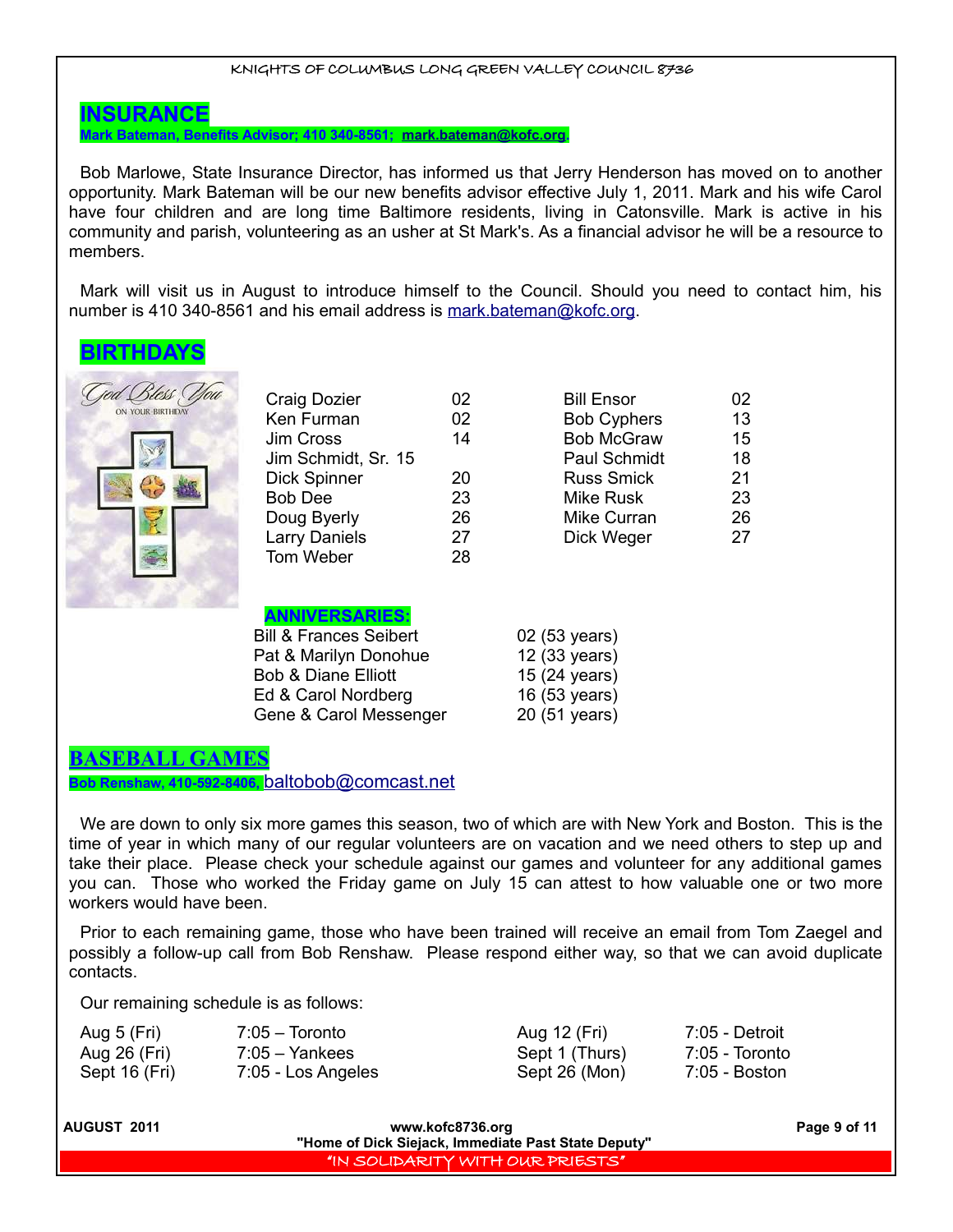| <b>Sunday</b>                                                                                |                            |                                                                 | <b>AUGUST</b>    |                                                                                    |                                                                                                                                                                                    |                                           |
|----------------------------------------------------------------------------------------------|----------------------------|-----------------------------------------------------------------|------------------|------------------------------------------------------------------------------------|------------------------------------------------------------------------------------------------------------------------------------------------------------------------------------|-------------------------------------------|
|                                                                                              | <b>Monday</b>              | <b>Tuesday</b>                                                  | Wednesday        | <b>Thursday</b>                                                                    | <b>Friday</b>                                                                                                                                                                      | <b>Saturday</b>                           |
|                                                                                              | 1                          | $\overline{\mathbf{c}}$                                         | 3                | 4<br><b>Officers meeting</b><br><b>Council Home</b><br>7 PM                        | 5<br><b>Baseball Game</b><br><b>Toronto</b><br><b>Camden Yards</b><br>at 7:05 PM                                                                                                   |                                           |
| $\overline{7}$                                                                               | 8                          | 9<br><b>Business Meeting</b><br><b>Council Home</b><br>at 8 PM  | 10               | 11<br><b>BCGK Meeting</b><br>at 8 PM                                               | 12<br><b>Baseball Game</b><br><b>Tigers</b><br><b>Camden Yards</b><br>at 7:05 PM                                                                                                   |                                           |
| 14<br><b>Installation of</b><br><b>Officers</b><br>at St. Johns<br><b>Parish</b><br>at 11:15 | 15                         | 16                                                              | 17               | 18<br><b>ABJC Assembly</b><br><b>Meeting</b><br><b>Council Home</b><br><b>8 PM</b> | 19                                                                                                                                                                                 |                                           |
| 21                                                                                           | 22                         | 23<br><b>Social Meeting</b><br><b>Council Home</b><br>8:00 PM   | 24               | 25                                                                                 | 26<br><b>Baseball Game</b><br><b>Yankees</b><br><b>Camden Yards</b><br>at 7:05 PM<br><b>State Council Golf</b><br><b>Outing</b><br><b>Oakmont Golf</b><br><b>Course</b><br>at 1 pm |                                           |
| 28                                                                                           | 29                         | 30                                                              | 31               |                                                                                    |                                                                                                                                                                                    |                                           |
|                                                                                              |                            |                                                                 | <b>SEPTEMBER</b> |                                                                                    |                                                                                                                                                                                    |                                           |
| <b>Sunday</b>                                                                                | <b>Monday</b>              | <b>Tuesday</b>                                                  | Wednesday        | <b>Thursday</b>                                                                    | <b>Friday</b>                                                                                                                                                                      | <b>Saturday</b>                           |
|                                                                                              |                            |                                                                 |                  | 1                                                                                  | 2                                                                                                                                                                                  |                                           |
| 4                                                                                            | 5                          | 6                                                               | 7                | 8<br><b>Officers meeting</b><br><b>Council Home</b><br>7 PM                        | 9                                                                                                                                                                                  | Pizza Party<br>Council Home<br>at 6:15 PM |
| 11                                                                                           | 12                         | 13<br><b>Business Meeting</b><br><b>Council Home</b><br>at 8 PM | 14               | 15<br><b>BCGK Meeting</b><br>at 8 PM                                               | 16<br><b>Baseball Game</b><br><b>Angles</b><br><b>Camden Yards</b><br>at 7:05PM                                                                                                    |                                           |
| 18                                                                                           | 19                         |                                                                 | 21               | 18<br><b>ABJC Assembly</b><br><b>Meeting</b><br><b>Council Home</b><br><b>8 PM</b> | 23                                                                                                                                                                                 |                                           |
|                                                                                              | 26<br><b>Baseball Game</b> | 27<br><b>Social Meeting</b><br><b>First Degree</b>              | 28               | 29                                                                                 | 30                                                                                                                                                                                 |                                           |